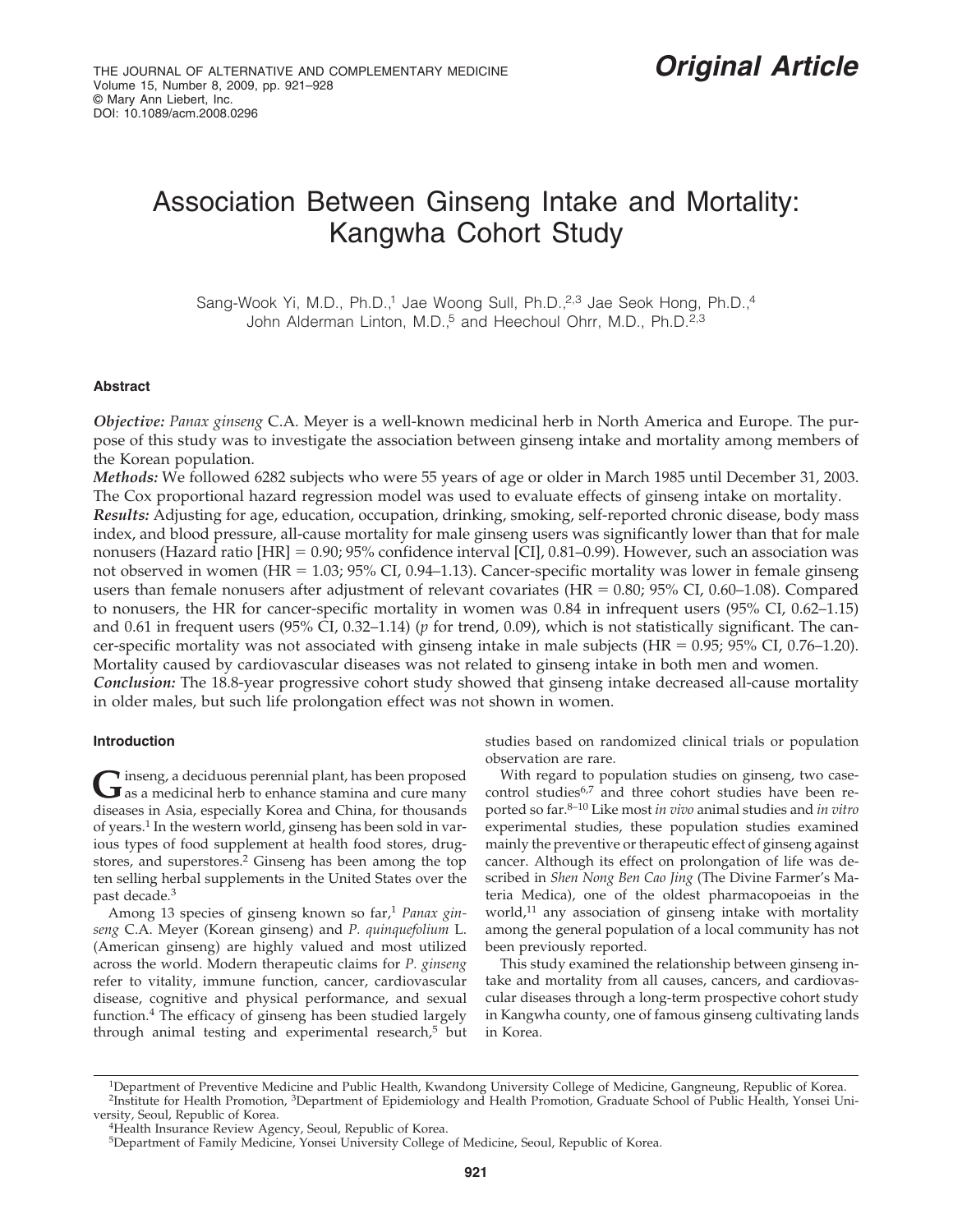#### **Methods**

#### Study population and location

This study used the data of the Kangwha Cohort Study.12,13 Among 9378 residents of Kangwha county who were 55 years or older in February 1985, 6372 subjects (67.9%) participated in interviews about ginseng use, and measurements of blood pressure and body mass. Those who had no information on ginseng intake  $(n = 51)$  at entry or was not followed up after the initial survey  $(n = 39)$  were excluded, and thus the final study population recruited was 6282 (male, 2695; female, 3587). Kangwha county consists of several islands approximately 50 km west from Seoul. Its population was 71,116 in 1993<sup>14</sup> and it had one of the areas of cultivation of *P. ginseng* C.A. Meyer in Korea.8

#### Baseline data collection and follow-up

The initial survey for the Kangwha Cohort Study was conducted over a month in March 1985. Each subject was interviewed using a structured questionnaire to collect data on demographic characteristics: education, occupation, health conditions at entry, health behaviors, diet, and other factors. Blood pressure, height, and weight were measured by trained investigators. For the question "How often do you take ginseng, including ginseng liquor (any amount)?," participants were asked to choose from "very often, often, occasionally, never." The study subjects were followed up until December 31, 2003, and thus the maximum period of follow-up for death was 18.8 years. The total observed person-times was 30,505 person-years.

#### Outcome assessment

The outcomes of this study are all-cause deaths and causespecific deaths. Data on deaths and their causes from January 1, 1992 to December 31, 2003 were obtained from the Statistics on the Causes of Death of Korea of the Korea National Statistical Office. The data from March 1985 to December 31, 1991 were collected either through calls and visits of trained surveyors twice a year or from records of burial and death certificates of *eup* and *myeon* offices (administrative branch offices of local government in Korea). The International Classification of Diseases 10th Revision (ICD-10) was applied to define the causes of death, which were classified into cancers (C00-C99) or total cardiovascular diseases (I00-I99).

#### Statistical analysis

Ginseng users were grouped into infrequent users (occasionally) and frequent users (very often, often) to examine the relationship between ginseng intake and mortality more closely. Sociodemographic characteristics and potential variable factors for infrequent users and frequent users were controlled with ANOVA and Chi-square test. HR and 95% CI, survival function, and hazard function for ginseng intake were calculated with the Cox proportional hazard regression model. The variables adjusted in our study were: age at entry (years); education (none, elementary school, middle school, or higher); occupation (agriculture, other); drinking (current drinker, non-drinker); smoking (current smoker, past smoker, never); self-reported chronic disease at entry (yes, no); body mass index  $( $25, = 25$ )$ ; and elevated blood pressure (systolic blood pressure  $(SBP) = 140$  or diastolic blood pressure (DBP) = 90, SBP  $<$  140 and DBP  $<$  90). All analyses were made by sex separately (Table 1).

Since users who had a disease or health problem at entry might take ginseng or there would be a lag time until ginseng took effect for subjects starting ginseng intake around study entry, we also implemented a lag time analysis in which those whose follow-up ended before December 31, 1989 (with less than 4.8 years of follow-up) were excluded from analysis. In the trend test, nonusers were numbered as 1, infrequent users as 2, and frequent users as 3, and ginseng intake was set as a continuous variable. We estimated the survival function and risk function of mortality against ginseng intake with adjustment for all variables using the Cox proportional hazard regression model, and examined how differently ginseng intake took effect for each follow-up period.<sup>15</sup> HR, 95% CI, and *p*-values in this study were all calculated by the two-tail test. The SAS System for Windows v. 9.13 was used for statistical analysis.

#### **Results**

Sixty-nine percent of males (1848/2695) and 51% of females (1832/3587) were ginseng users (infrequent or frequent users). The crude all-cause mortality rate of nonusers, infrequent, and frequent users was 72.7, 61.6, and 56.3 deaths/1000 person-years in men; and 42.7, 38.1, and 38.9 deaths/1000 person-years in women, respectively. Male ginseng users were younger, more educated, and drank more than nonusers; male infrequent users smoked more and were more hypertensive than male nonusers or male frequent users. Female ginseng users were younger, more educated, but had less alcohol consumption than nonusers; and female frequent users smoked more but were less hypertensive than the other two female groups.

Unadjusted HR showed that ginseng intake was significantly associated with decreasing all-cause mortality in both men (HR-0.81; 95% CI, 0.74–0.89) and women (HR-0.89; 95% CI, 0.81–0.97). After adjustment for age and other variables, ginseng intake was still significantly associated with all-cause mortality in men. And the analysis using 4.8 years lag time for male groups produced the statistically significant result of more decreased death risk  $(HR = 0.82)$  than when no lag time was applied. But such associations were not observed in women (Table 2).

Survival function estimates for all-cause mortality were adjusted for all variables using the Cox proportional hazards model. Male ginseng users showed a noticeably higher survival rate pattern than male nonusers from around year 5 (Fig. 1), whereas the survival rate of female ginseng users was higher than that of female nonusers from years 1 to 14, with the gap narrowing thereafter (Fig. 2). On the hazard function curve, all-cause mortality risk of male ginseng users is lower than male nonusers from around year 5 (mean monthly hazard function for users vs. nonusers: follow-up 60 months, 0.0036 vs. 0.0038; follow-up  $\geq 60$  months, 0.0064 vs. 0.0084), but all-cause mortality risk of female ginseng users is higher than that of female nonusers from around year 14–15 (mean monthly hazard function for users vs. nonusers: follow-up  $< 168$  months, 0.0023 vs. 0.0029; follow $up = 168$  months,  $0.0064$  vs.  $0.0058$ ).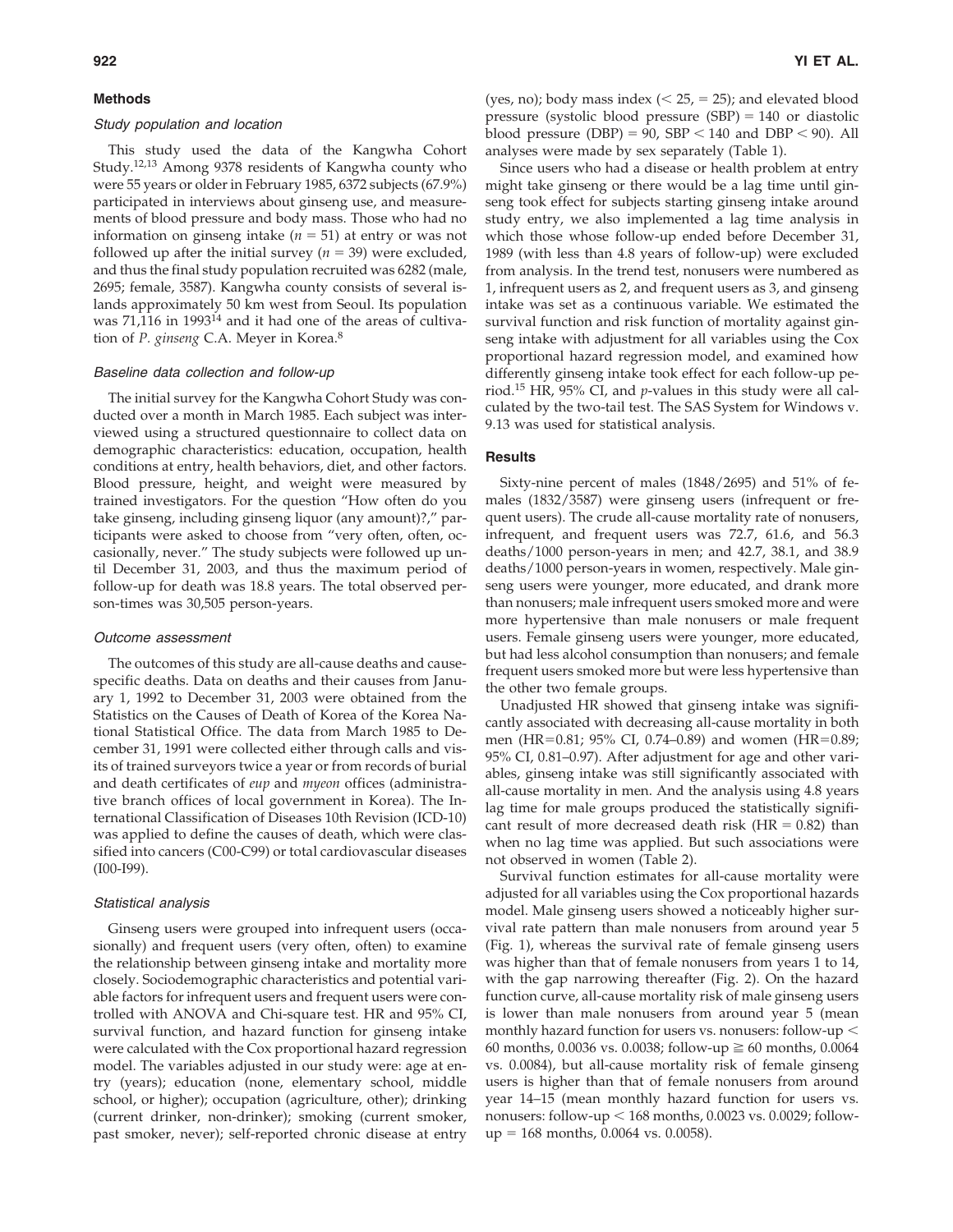|                                                                                                        | TABLE 1.                                           | <b>BASELINE CHARACTERISTICS</b>                                                 | ACCORDING TO GINSENG INTAKE BY SEX IN KANGWHA COHORT STUDY, 1985-2003 |                       |                                                                                               |                                                                               |                                              |                                 |
|--------------------------------------------------------------------------------------------------------|----------------------------------------------------|---------------------------------------------------------------------------------|-----------------------------------------------------------------------|-----------------------|-----------------------------------------------------------------------------------------------|-------------------------------------------------------------------------------|----------------------------------------------|---------------------------------|
|                                                                                                        |                                                    | Men                                                                             |                                                                       |                       |                                                                                               | Women                                                                         |                                              |                                 |
|                                                                                                        |                                                    | intake<br>Ginseng                                                               |                                                                       |                       |                                                                                               | Ginseng intake                                                                |                                              |                                 |
|                                                                                                        | Nonuser                                            | Infrequent<br>user                                                              | Frequent user                                                         | p                     | Nonuser                                                                                       | Infrequent<br>user                                                            | Frequent user                                | p                               |
| Crude death rate (deaths/1000<br>Total observed person-years<br>Number of subjects<br>Number of deaths | 8,939<br>650<br>72.7<br>847                        | 1312<br>15,114<br>61.6<br>931                                                   | 6453<br>56.3<br>536<br>363                                            |                       | 23,263<br>1755<br>994<br>42.7                                                                 | $1528$<br>$21,410$<br>816<br>38.1                                             | 168<br>38.9<br>304<br>4321                   |                                 |
| Observed person-years<br>Body mass index<br>person-years)<br>Age at entry                              | $10.6 = 6.4$<br>$67.5$ $(7.8\%)$<br>21.6 $(2.7\%)$ | $\begin{array}{c} 11.5 \pm 6.5 \\ 66.0 \ (6.9\%) \\ 21.8 \ (2.6\%) \end{array}$ | $12.0 \pm 6.3$<br>$\frac{65.4}{21.8} \frac{(6.9\%)}{(2.7\%)}$         | $\frac{0.001}{0.001}$ | $13.3 \pm 6.3$<br>67.9 (9.0%)<br>$(3.2\%)$<br>22.7                                            | $14.0 \pm 6.0$<br>$66.3(8.1)$<br>22.5 $(3.3)$                                 | $14.2 \pm 5.7$<br>66.1 (7.9%)<br>22.7 (3.3%) | < 0.001<br>$\frac{0.001}{0.22}$ |
| Middle School or over<br>Elementary school<br>No education<br>Education                                | 391 (46%)<br>399 (47%)<br>56 (7%)                  | 530 (40%)<br>683 (52%)<br>99 (8%)                                               | $(30\%)$<br>$(58%)$<br>(12%)<br>160<br>65<br>311                      | < 0.001               | $\begin{array}{c} (85\% \\ (15\%) \\ (19\%) \\ \end{array}$<br>1489<br>255<br>$\overline{10}$ | $\begin{array}{c} 1194 \; (78\%) \\ 313 \; (20\%) \\ 21 \; (1\%) \end{array}$ | 211 (69%)<br>81 $(27%)$<br>12 $(4%)$<br>81   | < 0.001                         |
| Agriculture<br>Occupation<br>Other                                                                     | 126(15%)<br>720 (85%)                              | $1159\ (88\%)\\ 153\ (12\%)$                                                    | $(79%)$<br>$(21%)$<br>423<br>113                                      | < 0.001               | 1398 (80%)<br>356 (20%)                                                                       | 1254 (82%)<br>274 (18%)                                                       | 228 (75%)<br>76 (25%)                        | 0.01                            |
| Current smoker<br>Never smoker<br>Past smoker<br>Smoking                                               | 176 (21%)<br>608 (72%)<br>63 (7%)                  | $\begin{array}{c} 1001 \; (76\%) \\ 224 \; (17\%) \\ 87 \; (7\%) \end{array}$   | $(73%)$<br>$(18%)$<br>$(9%)$<br>392<br>240                            | 0.05                  | (22%)<br>(75%)<br>(3%)<br>1316 (<br>388<br>51                                                 | 331 (22%)<br>$(77%)$<br>(2%)<br>1174<br>23                                    | $85 (28%)214 (70%)5 (2%)$                    | 0.01                            |
| Current drinker<br>Non-drinker<br>Drinking                                                             | 522 (62%)<br>325 (38%)                             | 437 (33%)<br>873 (67%)                                                          | 180 (34%)<br>356 (66%)                                                | 0.04                  | 1560 (89%)<br>(11%)<br>195                                                                    | 1398 (91%)<br>130 (9%)                                                        | 268 (88%)<br>36 (12%)                        | 0.03                            |
| Elevated blood pressure<br>Chronic disease<br>Yesa<br>$\frac{1}{2}$                                    | 475 (56%)<br>367 (44%)                             | 494 (38%)<br>811 (62%)                                                          | 224 (42%)<br>309 (58%)                                                | 0.02                  | 711 (41%)<br>1032 (59%)                                                                       | 626 (41%)<br>891 (59%)                                                        | 132 (44%)<br>169 (56%)                       | 0.61                            |
| Never<br>Ever                                                                                          | 393 (46%)<br>454 (54%)                             | 739 (56%)<br>573 (44%)                                                          | $(51\%)$<br>(49%)<br>273<br>263                                       | 0.09                  | 886 (50%)<br>$(50\%)$<br>869                                                                  | 745 (49%)<br>783 (51%)                                                        | (52%)<br>146 (48%)<br>158                    | 0.53                            |
|                                                                                                        |                                                    |                                                                                 |                                                                       |                       |                                                                                               |                                                                               |                                              |                                 |

"Systolic blood pressure  $\geq$  140 or diastolic blood pressure  $\geq$  90.  $\gamma$ Systolic blood pressure  $\geq 140$  or diastolic blood pressure  $\geq 90.5$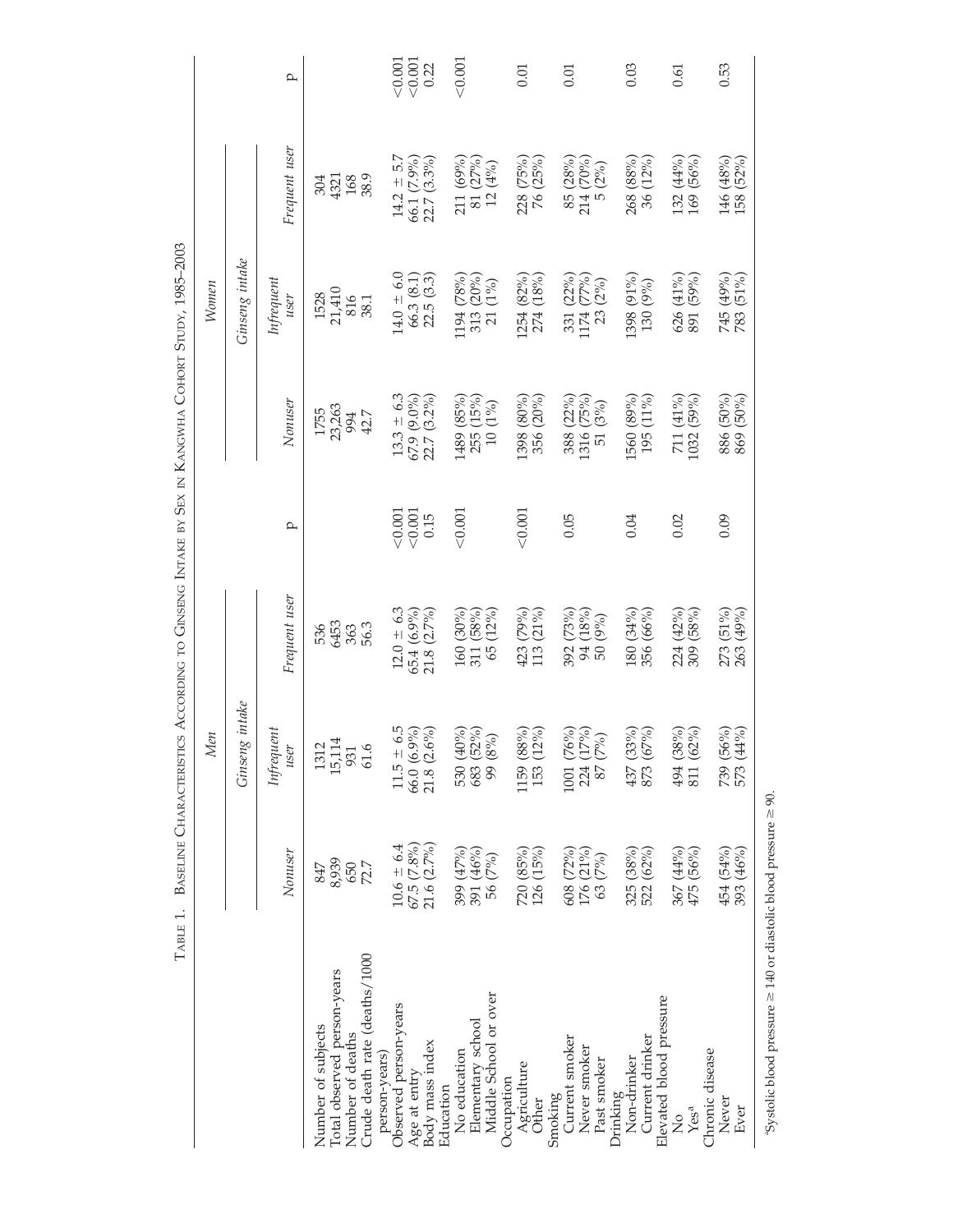TABLE 2. ASSOCIATION OF GINSENG INTAKE WITH ALL CAUSES OF DEATH AND DEATHS CAUSED BY CANCERS, CARDIOVASCULAR DISEASES, AND UNCLASSIFIED DISEASES IN KANGWHA COHORT STUDY, 1985–2003

|                                                       |                 |           | Males  |      |               | Females         |           |        |      |               |
|-------------------------------------------------------|-----------------|-----------|--------|------|---------------|-----------------|-----------|--------|------|---------------|
|                                                       | <b>Nonusers</b> |           | Users  |      |               | <b>Nonusers</b> |           | Users  |      |               |
|                                                       | Deaths          | <b>HR</b> | Deaths | HR   | 95% CI        | Deaths          | <b>HR</b> | Deaths | HR   | 95% CI        |
| All causes of death (ICD10: A00-Z99)                  |                 |           |        |      |               |                 |           |        |      |               |
| Age adjusted                                          | 650             | $1.0\,$   | 1294   | 0.90 | $0.82 - 0.99$ | 994             | 1.0       | 984    | 1.04 | $0.95 - 1.13$ |
| Multivariate adjusted <sup>a</sup>                    | 644             | 1.0       | 1286   | 0.89 | $0.81 - 0.98$ | 993             | 1.0       | 984    | 1.04 | $0.95 - 1.14$ |
| Multivariate adjusted <sup>b</sup>                    | 624             | $1.0\,$   | 1265   | 0.90 | $0.81 - 0.99$ | 956             | 1.0       | 955    | 1.03 | $0.94 - 1.13$ |
| Multivariate adjusted with                            | 438             | $1.0\,$   | 884    | 0.82 | $0.73 - 0.92$ | 723             | 1.0       | 758    | 1.05 | $0.95 - 1.17$ |
| 4.8-year lag time $b,c$                               |                 |           |        |      |               |                 |           |        |      |               |
| Cancers (ICD10: C00-C99)                              |                 |           |        |      |               |                 |           |        |      |               |
| Age adjusted                                          | 114             | 1.0       | 256    | 0.93 | $0.74 - 1.16$ | 96              | 1.0       | 87     | 0.81 | $0.61 - 1.08$ |
| Multivariate adjusted <sup>a</sup>                    | 113             | 1.0       | 254    | 0.96 | $0.77 - 1.20$ | 96              | 1.0       | 87     | 0.82 | $0.61 - 1.10$ |
| Multivariate adjusted <sup>b</sup>                    | 111             | 1.0       | 252    | 0.95 | $0.76 - 1.20$ | 95              | 1.0       | 85     | 0.80 | $0.60 - 1.08$ |
| Multivariate adjusted with                            | 82              | $1.0\,$   | 171    | 0.82 | $0.63 - 1.07$ | 68              | 1.0       | 67     | 0.85 | $0.61 - 1.20$ |
| 4.8-year lag time $b,c$                               |                 |           |        |      |               |                 |           |        |      |               |
| Cardiovascular diseases (ICD 10: I00-I99)             |                 |           |        |      |               |                 |           |        |      |               |
| Age adjusted                                          | 120             | 1.0       | 281    | 1.03 | $0.83 - 1.28$ | 234             | 1.0       | 237    | 0.99 | $0.82 - 1.18$ |
| Multivariate adjusted <sup>a</sup>                    | 117             | $1.0\,$   | 279    | 0.98 | $0.78 - 1.22$ | 234             | 1.0       | 237    | 0.99 | $0.82 - 1.19$ |
| Multivariate adjusted <sup>b</sup>                    | 110             | 1.0       | 276    | 1.01 | $0.81 - 1.26$ | 229             | 1.0       | 232    | 0.98 | $0.81 - 1.18$ |
| Multivariate adjusted with<br>4.8-year lag time $b,c$ | 76              | $1.0\,$   | 214    | 1.06 | $0.81 - 1.39$ | 202             | 1.0       | 198    | 0.93 | $0.76 - 1.14$ |

<sup>a</sup> For males, adjusted for age at entry (years); education (none, elementary school, middle school, higher); occupation (agriculture, other); drinking (current drinker, non-drinker); and elevated blood pressure (SBP  $\geq$  140 or DBP  $\geq$  90, SBP  $\lt$  140 and DBP  $\lt$  90). For females; adjusted for age at entry (years); education (none, elementary school, middle school, higher); occupation (agriculture, other); drinking (current

drinker, non-drinker); and smoking (current smoker, past smoker, never).<br><sup>b</sup>Adjusted for age at entry, education, occupation, drinking, smoking, chronic disease at entry (ever, never), body mass index (BMI < 25.0, BMI  $\geq$  25), and elevated blood pressure (SBP  $\geq$  140 or DBP  $\geq$  90, SBP < 140 and DBP < 90).

Analysis was done excluding subjects who had been followed-up by December 31, 1989 (less than 4.8 years follow-up).

HR, hazard ratio; CI, confidence interval.

When male cause of death was analyzed, unadjusted hazard ratio showed that ginseng intake was not associated with deaths from cancers ( $HR = 0.91$ ;  $95\%$  CI,  $0.73-1.14$ ) and cardiovascular diseases ( $HR = 0.95$ ;  $95\%$  CI,  $0.77-1.17$ ). After adjusting for age and other variables, male deaths caused by cancers and cardiovascular diseases had no association with ginseng intake. The exclusion of deaths during the first 4.8 years insignificantly lowered the hazard ratio of cancer mortality from 0.95 to 0.82.

In women, the unadjusted mortality risk of ginseng users was insignificantly lower for cancer deaths  $(HR = 0.81; 95\%)$ CI,  $0.61-1.09$ ) and cardiovascular disease deaths (HR =  $0.90$ ; 95% CI, 0.75–1.08) than that of nonusers. After adjustment for variables for female groups, however, the risk of deaths from cancers and cardiovascular diseases had no association with ginseng intake.

When the frequency of ginseng intake was taken into account for men, unadjusted all-cause mortality risk trended lower for infrequent users  $(HR = 0.83; 95\% \text{ CI}, 0.76{\text -}0.92)$ than for frequent users (HR - 0.76– 95%; CI, 0.67–0.87) (*p* for trend  $< 0.001$ ). In women, all-cause death risk was significantly low in infrequent users  $(HR = 0.89; 95\% \text{ CI}, 0.81-0.97)$ but insignificantly low in frequent users (HR =  $0.90$ ; 95% CI,  $0.77-1.06$ ) (*p* for trend = 0.02).

After adjusting for age and other potential variables for men, the hazard ratio was 0.90 for infrequent users and 0.87 for frequent users. With the initial 4.8 years of death excluded, the hazard ratio of infrequent users was 0.80 (95% CI, 0.71–0.91), but frequent users did not show a notable dif-

ference. The test for trends showed the risk of male all-cause mortality decreased significantly with the increasing frequency of ginseng intake regardless of adjustment for variables (Table 3). In women, after adjustment for variables, the frequency of ginseng intake had no association with all-cause mortality.

When the frequency of ginseng intake was further analyzed by cause of death for male subjects, deaths caused by cancers and cardiovascular diseases showed no association with ginseng intake frequency regardless of adjustment for variables. In the same analysis for female subjects, the unadjusted hazard ratio of cancers was 0.85 in infrequent users (95% CI, 0.63–1.15) and 0.61 in frequent users (95% CI, 0.33–1.14), indicating ginseng intake frequency proportionally lowered mortality risk with a borderline significance (*p* for trend  $< 0.09$ ). This trend remained in effect in variablesadjusted models ( $p$  for trend  $= 0.09$ ). Cardiovascular disease mortality had no association with ginseng intake frequency regardless of adjustment for variables.

## **Discussion**

From this 18.8-year population-based cohort study, we observed that ginseng intake correlated with significantly reduced all-cause mortality risk of elderly males. After adjustment for age and other variables, ginseng intake also showed a weakened but significant correlation with decreased mortality risk. The trend test showed that all-cause mortality risk decreased as ginseng intake was increased. El-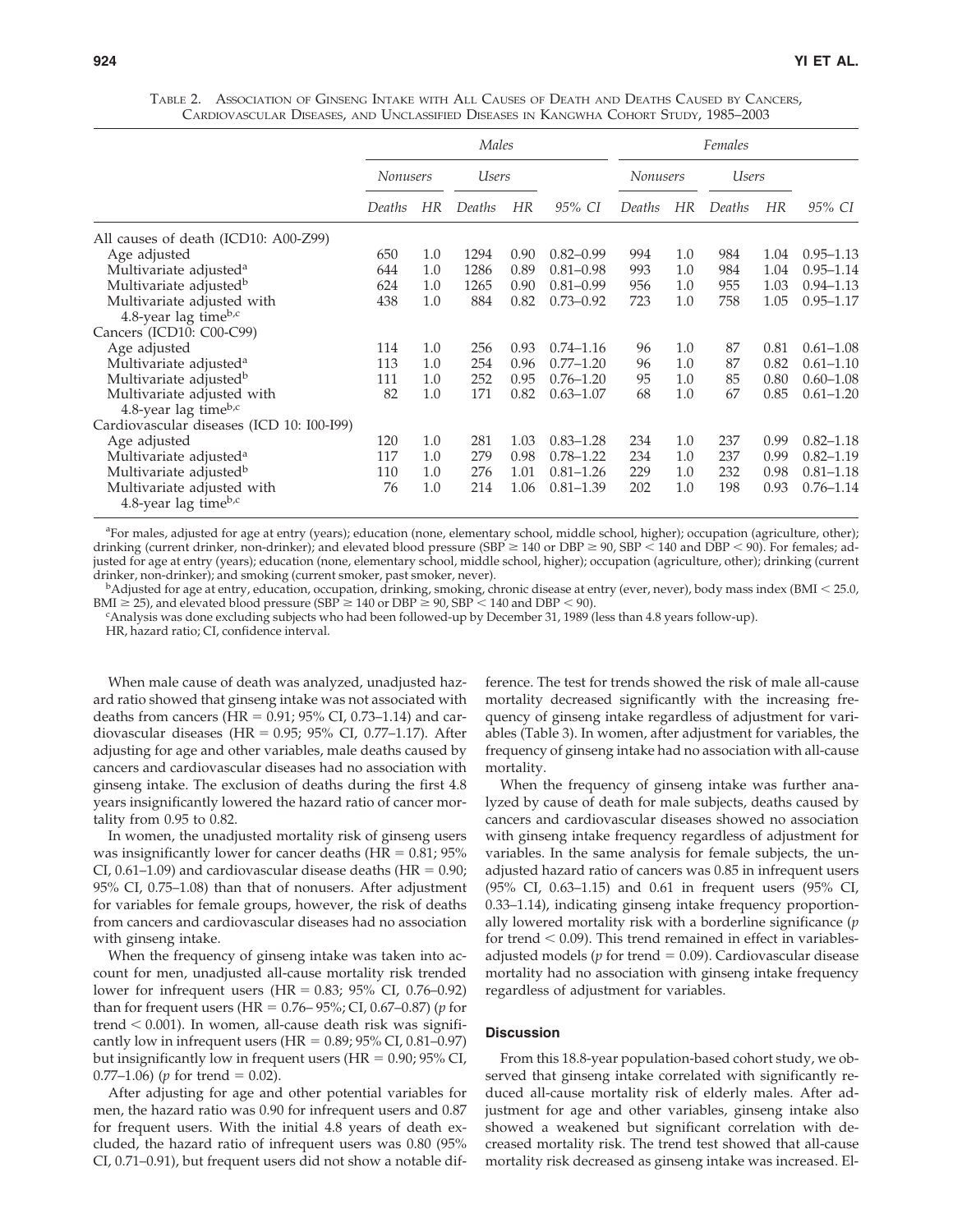

**FIG. 1.** Survival function estimates curve for all causes of mortality by ginseng intake among males, Kangwha Cohort Study, 1985–2003.

derly females also showed a significant association between ginseng intake and decreased mortality risk before adjustment for age and variables, but no association was shown after adjustment.

In our analysis by cause of death, ginseng intake was not significantly associated with deaths due to cancers in men or women. But it lowered the risk of mortality from cancers in women, with a relationship between greater ginseng in-



**FIG. 2.** Survival function estimates curve for all causes of mortality by ginseng intake among females, Kangwha Cohort Study, 1985–2003.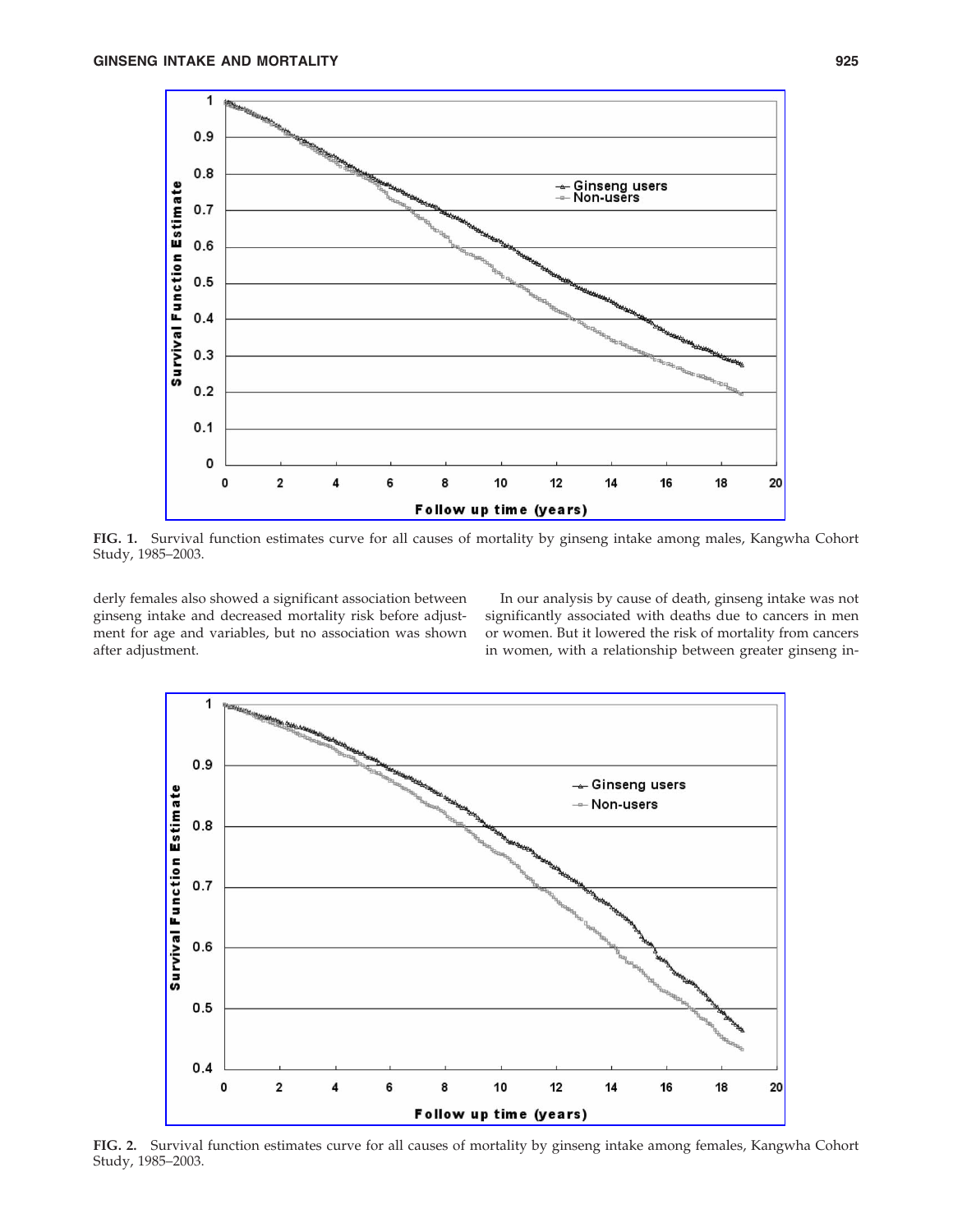| TABLE 3. ASSOCIATION OF GINSENG INTAKE FREQUENCY WITH ALL CAUSES OF DEATH AND DEATHS CAUSED BY CANCERS, |
|---------------------------------------------------------------------------------------------------------|
| CARDIOVASCULAR DISEASES, AND UNCLASSIFIED DISEASES IN KANGWHA COHORT STUDY, 1985–2003                   |

|                                               | Nonusers |     | Infrequent users    |  |                          | Frequent users |  |                          |                                 |
|-----------------------------------------------|----------|-----|---------------------|--|--------------------------|----------------|--|--------------------------|---------------------------------|
|                                               |          |     | Deaths HR Deaths HR |  | 95% CI                   | Deaths HR      |  |                          | 95% CI P for trend <sup>d</sup> |
| Males                                         |          |     |                     |  |                          |                |  |                          |                                 |
| All causes of death (ICD10: A00-Z99)          |          |     |                     |  |                          |                |  |                          |                                 |
| Age adjusted                                  | 650      | 1.0 | 931                 |  | $0.91$ $0.82 - 1.01$     | 363            |  | $0.87$ $0.76 - 0.99$     | 0.025                           |
| Multivariate adjusted <sup>a</sup>            | 644      | 1.0 | 926                 |  | $0.90$ $0.82 - 1.00$     | 360            |  | $0.87$ $0.77 - 1.00$     | 0.027                           |
| Multivariate adjusted <sup>b</sup>            | 624      | 1.0 | 911                 |  | $0.90$ $0.82 - 1.00$     | 354            |  | $0.87$ $0.76 - 1.00$     | 0.030                           |
| Multivariate adjusted with                    | 438      | 1.0 | 619                 |  | $0.80$ $0.71 - 0.91$     | 265            |  | $0.87$ $0.74 - 1.01$     | 0.028                           |
| 4.8-year lag time $b,c$                       |          |     |                     |  |                          |                |  |                          |                                 |
| Cancers (ICD10: C00-C99)                      |          |     |                     |  |                          |                |  |                          |                                 |
| Age adjusted                                  | 114      | 1.0 | 178                 |  | $0.92 \quad 0.72 - 1.16$ | 78             |  | $0.95$ $0.71 - 1.26$     | 0.657                           |
| Multivariate adjusted <sup>a</sup>            | 113      | 1.0 | 177                 |  | $0.95$ $0.75 - 1.20$     | 77             |  | 1.00 0.75-1.34           | 0.955                           |
| Multivariate adjusted <sup>b</sup>            | 111      | 1.0 | 175                 |  | 0.94 0.74-1.19           | 77             |  | $1.00 \quad 0.74 - 1.35$ | 0.941                           |
| Multivariate adjusted with                    | 82       | 1.0 | 119                 |  | $0.81$ $0.61 - 1.07$     | 52             |  | $0.84$ $0.59 - 1.20$     | 0.279                           |
| 4.8-year lag timeb,c                          |          |     |                     |  |                          |                |  |                          |                                 |
| Cardiovascular diseases (ICD 10: I00-I99)     |          |     |                     |  |                          |                |  |                          |                                 |
| Age adjusted                                  | 120      | 1.0 | 202                 |  | 1.04 0.83-1.31           | 79             |  | $0.99$ $0.75 - 1.32$     | 0.982                           |
| Multivariate adjusted <sup>a</sup>            | 117      | 1.0 | 200                 |  | $0.99$ $0.79 - 1.25$     | 79             |  | $0.93$ $0.70 - 1.25$     | 0.656                           |
| Multivariate adjusted <sup>b</sup>            | 110      | 1.0 | 197                 |  | $1.02 \quad 0.81 - 1.30$ | 79             |  | $0.97$ $0.72 - 1.31$     | 0.882                           |
| Multivariate adjusted with                    | 76       | 1.0 | 148                 |  | 1.04 0.78-1.37           | 66             |  | 1.12 0.80-1.57           | 0.508                           |
| 4.8-year lag time $b,c$                       |          |     |                     |  |                          |                |  |                          |                                 |
| Women                                         |          |     |                     |  |                          |                |  |                          |                                 |
| All causes of death (ICD10: A00-R99, V01-Y89) |          |     |                     |  |                          |                |  |                          |                                 |
| Age adjusted                                  | 994      | 1.0 | 816                 |  | 1.03 0.94 - 1.13         | 168            |  | 1.06 0.90 - 1.25         | 0.403                           |
| Multivariate adjusted <sup>a</sup>            | 993      | 1.0 | 816                 |  | 1.04 0.94 - 1.14         | 168            |  | 1.07 0.90-1.26           | 0.339                           |
| Multivariate adjusted <sup>b</sup>            | 956      | 1.0 | 794                 |  | 1.03 0.94 - 1.13         | 161            |  | 1.03 0.87-1.22           | 0.524                           |
| Multivariate adjusted with                    | 723      | 1.0 | 624                 |  | 1.04 0.94 - 1.16         | 134            |  | $1.10 \quad 0.92 - 1.33$ | 0.260                           |
| 4.8-year lag timeb,c                          |          |     |                     |  |                          |                |  |                          |                                 |
| Cancers (ICD10: C00-C99)                      |          |     |                     |  |                          |                |  |                          |                                 |
| Age adjusted                                  | 96       | 1.0 | 76                  |  | $0.85$ $0.63 - 1.15$     | 11             |  | $0.61$ $0.33 - 1.14$     | 0.090                           |
| Multivariate adjusted <sup>a</sup>            | 96       | 1.0 | 76                  |  | $0.86$ $0.63 - 1.16$     | 11             |  | $0.63$ $0.34 - 1.18$     | 0.113                           |
| Multivariate adjusted <sup>b</sup>            | 95       | 1.0 | 74                  |  | $0.84$ $0.62 - 1.15$     | 11             |  | $0.61$ $0.32 - 1.14$     | 0.085                           |
| Multivariate adjusted with                    | 68       | 1.0 | 59                  |  | $0.91$ $0.64 - 1.29$     | 8              |  | $0.58$ $0.28 - 1.21$     | 0.188                           |
| 4.8-year lag timeb,c                          |          |     |                     |  |                          |                |  |                          |                                 |
| Cardiovascular diseases (ICD 10: I00-I99)     |          |     |                     |  |                          |                |  |                          |                                 |
| Age adjusted                                  | 234      | 1.0 | 197                 |  | $0.98$ $0.81 - 1.19$     | 40             |  | $1.00 \quad 0.71 - 1.40$ | 0.919                           |
| Multivariate adjusted <sup>a</sup>            | 234      | 1.0 | 197                 |  | $0.99$ $0.81 - 1.19$     | 40             |  | 1.01 0.72-1.42           | 0.983                           |
| Multivariate adjusted <sup>b</sup>            | 229      | 1.0 | 192                 |  | $0.97$ $0.80 - 1.18$     | 40             |  | 1.01 0.72-1.42           | 0.919                           |
| Multivariate adjusted with                    | 202      | 1.0 | 159                 |  | $0.90$ $0.73 - 1.11$     | 39             |  | 1.09 0.77-1.54           | 0.389                           |
| 4.8-year lag time $b,c$                       |          |     |                     |  |                          |                |  |                          |                                 |

<sup>a</sup> For males, adjusted for age at entry (years); education (none, elementary school, middle school, higher); occupation (agriculture, other); drinking (current drinker, non-drinker); and elevated blood pressure (SBP  $\geq$  140 or DBP  $\geq$  90, SBP  $\leq$  140 and DBP  $\lt$  90). For females; adjusted for age at entry (years); education (none, elementary school, middle school, higher); occupation (agriculture, other); drinking (current

drinker, non-drinker); and smoking (current smoker, past smoker, never).<br><sup>b</sup>Adjusted for age at entry, education, occupation, drinking, smoking, chronic disease at entry (ever, never), body mass index (BMI < 25.0, BMI  $\geq$  25), and elevated blood pressure (SBP  $\geq$  140 or DBP  $\geq$  90, SBP  $\leq$  140 and DBP  $<$  90).

Analysis was done excluding subjects who had been followed-up by December 31, 1989 (less than 4.8 years follow-up).

 $d$ The trend test was done using nonuser, infrequent user, and frequent user as continuous variables 1, 2, and 3, respectively.

HR, hazard ratio; CI, confidence interval.

take and lower risk approaching significance. An earlier case-control study<sup>6,7</sup> and cohort study<sup>8</sup> by Yun and Choi reported ginseng intake had a strong preventive effect on various human cancers. It is not evident why these two former studies and this study, both on Koreans, reported differing results. Since the control group in the case-control study by Yun and Choi consisted of patients who had been admitted to the same hospital as cancer patients, their ginseng intake might have been higher than that of the general population.<sup>10</sup> And the study group in their cohort study was a mean 12

years younger than in this study, which can be another possible cause of difference. But when we analyzed subjects by stratified age, the effect of ginseng intake was not more evident at younger ages. For ginseng users under 65 years of age the adjusted hazard ratio of all-cause mortality was 0.95 (95% CI, 0.70–1.30) in men and 0.80 (95% CI, 0.54–1.18) in women, whereas for ginseng users 65 years of age or older it was 0.98 (95% CI, 0.70–1.36) in men and 0.76 (95% CI, 0.48–1.20) in women.

Studies in Chinese populations have reported different re-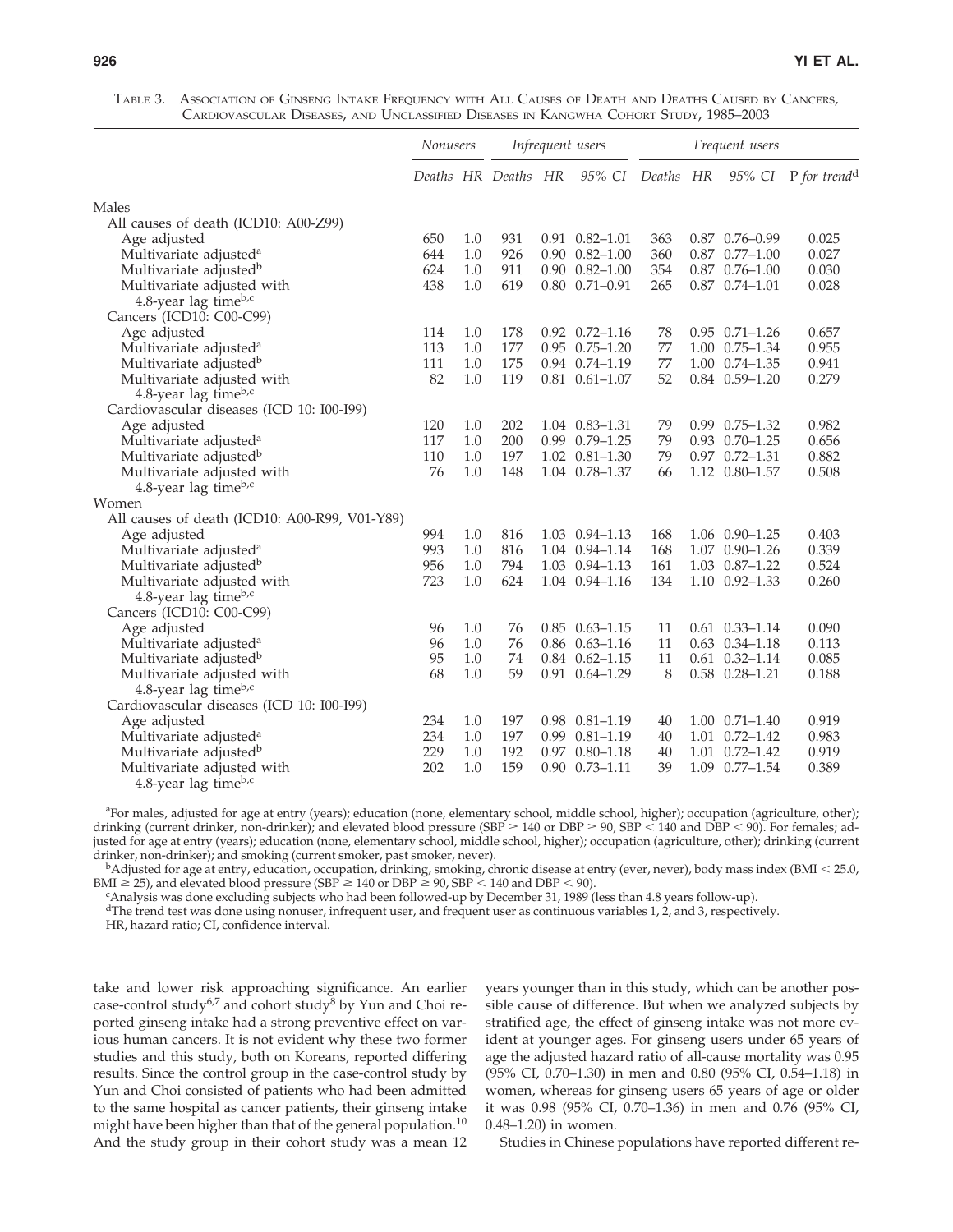sults on the preventive and treatment effect of ginseng intake. In the Shanghai Breast Cancer Study<sup>9</sup> the mortality rate of ginseng users among breast cancer patients was significantly low, whereas the Shanghai Women's Health Study<sup>10</sup> reported no association between ginseng intake and stomach cancer risks. Based on the varied results of studies on ginseng intake so far, the effect of ginseng as a non-organ–specific cancer preventive herbal medicine, suggested by Yun and Choi, cannot be confirmed and further research is required to examine the preventive effect of ginseng on cancer.1,6–8, 23

This study supports previous studies that found no relationship between ginseng intake and cardiovascular disease risk. A recent systematic review on human clinical trials for ginseng intake and cardiovascular disease risk factors reported there was no evidence that ginseng intake plays a positive role in blood pressure, glucose, and lipid profiles.<sup>21</sup> In our study, male ginseng users were more hypertensive than male nonusers, and after adjustment for age, sex, education, and BMI, the systolic pressure of male ginseng users was 3.3 mm Hg higher than that of male nonusers  $(p =$ 0.006). Our analysis of ginseng intake and deaths from cardiovascular disease showed no significant relationship either based on ginseng intake or intake frequency. Although American adults with hypertension have been taking ginseng recently,<sup>22</sup> this study did not show ginseng intake had a positive effect on blood pressure or deaths from cardiovascular disease.<sup>23</sup>

Deaths from other diseases excluding cancers and cardiovascular disease showed similar hazard ratios (age adjusted  $HR = 0.86$ ; 95% CI, 0.79–0.97) as ginseng intake decreased the mortality risk of all-cause deaths in men. Also, when the lag time analysis was taken, the mortality risk of male ginseng users for other diseases was statistically significantly lowered for all-cause deaths (multivariate adjusted  $HR =$ 0.76; 95% CI, 0.65–0.88). We cannot present a clear perspective on why the mortality risk of male ginseng users was lower for other diseases than for cancers or cardiovascular diseases. Many *in vitro* and animal studies have suggested that the metabolic effects relate to the adaptation of homeostatic mechanisms resulting from exposure to stress, increased adrenal responsiveness, enhancing immunologic function, immunostimulatory activity in the aged, and antioxidant activity.4,23 More double-blind randomized clinical trials and population-based studies would be required for an accurate conclusion.

There is a possibility that the effect of ginseng intake differs by sex. The all-cause mortality risk of male ginseng users was statistically significantly lower, but no such trend was shown in women. There was no association between cancer mortality and ginseng intake in men, whereas in the trend test for female ginseng users the cancer mortality risk decreased with a borderline significance as ginseng intake was increased. From the analysis of all-cause deaths, the efficacy of ginseng intake emerged in men after a certain lag time, but it did not in women. In the case-control study by Yun and Choi, the effect of ginseng against cancer was relatively lower in women than in men.<sup>6</sup> Since the effect of ginseng intake may differ by sex, it needs to be stratified and analyzed by sex. What causes sex differences in the effect of ginseng intake has not been clearly explained. Since there are reports that various ginsenosides and extracts from ginseng influence cytochrome P450 (CYP) enzyme activity, $24,25$  sex differences in the expression of CYP enzyme in human tissues<sup>26</sup> might result in sex differences in the effect of ginseng intake.

This is the first study to examine the association between ginseng intake and mortality in the general population. The effect of ginseng intake was assessed through an 18.8-year prospective study, and almost all subjects were followed up. When data were collected, trained surveyors visited subjects to help them prepare the questionnaire instead of sending a simple questionnaire to them and also measured their height, weight, and blood pressure directly. Thus the probable information bias due to self-report was minimized.12,13

There were several limitations to our study. First, information on the frequency, duration, and amount of ginseng intake was not collected in detail. Potential misclassification might introduce bias measuring the effect of ginseng intake. Since it was a nondifferential misclassification not related to deaths, it is possible that any association with mortality was wrongly concluded to be insignificant. In this study, the relationship of ginseng intake with deaths was not clearly shown among frequent users, which might have been caused by the nondifferential misclassification. The case-control study<sup>6,7</sup> and cohort study<sup>8</sup> by Yun and Choi and the cohort study in China $9,10$  were all conducted later than the Kangwha Cohort Study; in those studies, ginseng intake was examined in more detail, but outcomes did not include the effects of intake frequency and intake duration. Meanwhile, based on the outcome of a cohort study conducted in the same region as this study, $8$  we estimated the frequency of ginseng intake in this study to be 1–11 times per year in infrequent users and at least once per month in frequent users. Second, this study did not collect information on species and types (eg, red, white, powder, tea) in detail. The difference in ginsenoside composition among various species of ginseng is important in assessing effect and efficacy.<sup>27</sup> It has been suggested that red ginseng may contain the most active cancer preventive components.<sup>27</sup> But we could not examine the effect on mortality by species and type of ginseng. Third, during 18.8 years of follow-up after the initial survey, subjects were not interviewed about how ginseng intake and other potential confounders had changed. As their physical conditions or other factors had evolved, the pattern of ginseng intake and confounders might have changed. Fourth, in this study, ginseng intake lowered the risk of all-cause deaths in men, while its preventive effect on deaths was weak. Residual confounding by unmeasured variables or measurement error may be the reason. Fifth, only a small number of studies have examined the preventive effect of ginseng intake on mortality and thus much stronger evidence is required to confirm any effects.<sup>28</sup> Therefore, readers of this report should be careful to understand this study.

In conclusion, this progressive cohort study over 18.8 years showed that ginseng intake decreased all-cause mortality in elderly males, but no similar effect was found in women. Cardiovascular disease deaths and ginseng intake were not related in both men and women. In women ginseng intake decreased cancer mortality risk, but insignificantly.

#### **Disclosure Statement**

No competing financial interests exist.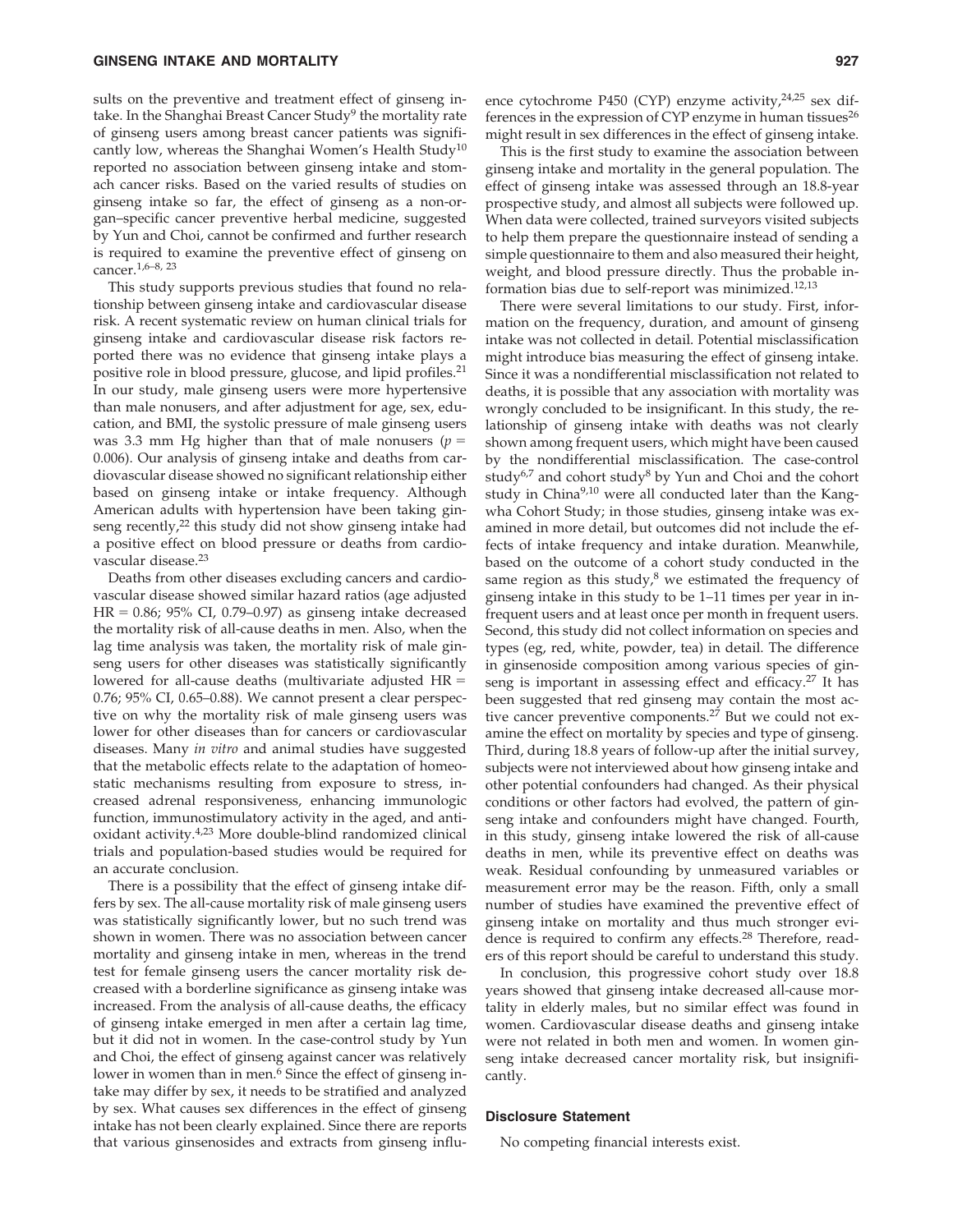## **References**

- 1. Yun TK. Panax ginseng: A non-organ-specific cancer preventive? Lancet Oncol 2001;2:49–55.
- 2. Siegel RK. Ginseng abuse syndrome. Problems with the panacea. [JAMA](http://online.liebertpub.com/action/showLinks?pmid=430716&crossref=10.1001%2Fjama.241.15.1614) 1979;241:1614–1615.
- 3. Blumenthal M, Cavaliere C, Rea P. Herbal supplement sales in United States show growth in all channels. HerbalGram 2008;78:60–63.
- 4. Coon JT, Ernst E. Panax ginseng: A systematic review of adverse effects and drug interactions. [Drug Saf](http://online.liebertpub.com/action/showLinks?pmid=12020172&crossref=10.2165%2F00002018-200225050-00003) 2002;25:323– 344.
- 5. Shin HR, Kim JY, Yun TK, et al. The cancer-preventive potential of Panax ginseng: A review of human and experimental evidence. [Cancer Causes Control](http://online.liebertpub.com/action/showLinks?pmid=10880039&crossref=10.1023%2FA%3A1008980200583) 2000;11:565–576.
- 6. Yun TK, Choi SY. A case-control study of ginseng intake and cancer. [Int J Epidemiol](http://online.liebertpub.com/action/showLinks?pmid=2084014&crossref=10.1093%2Fije%2F19.4.871) 1990;19:871–876.
- 7. Yun TK, Choi SY. Preventive effect of ginseng intake against various human cancers: A case-control study on 1987 pairs. [Cancer Epidemiol Biomarkers Prev](http://online.liebertpub.com/action/showLinks?pmid=7655337) 1995;4:401–408.
- 8. Yun TK, Choi SY. Non-organ specific cancer prevention of ginseng: A prospective study in Korea. [Int J Epidemiol](http://online.liebertpub.com/action/showLinks?pmid=9698120&crossref=10.1093%2Fije%2F27.3.359) 1998; 27:359–364.
- 9. Cui Y, Shu XO, Gao YT, Cai H, Tao MH, Zheng W. Association of ginseng use with survival and quality of life among breast cancer patients. [Am J Epidemiol](http://online.liebertpub.com/action/showLinks?pmid=16484447&crossref=10.1093%2Faje%2Fkwj087) 2006;163:645–653.
- 10. Kamangar F, Gao YT, Shu XO, et al. Ginseng intake and gastric cancer risk in the Shanghai Women's Health Study cohort. Cancer Epidemiol Biomarkers Prev 2007;16:629–630.
- 11. Yang S, trans. The Divine Farmer's Materia Medica: A Translation of the Shen Nong Ben Cao Jing. Boulder: Blue Poppy Press, 1998.
- 12. Hong JS, Yi SW, Kang HC, et al. Age at menopause and cause-specific mortality in South Korean women: Kangwha Cohort Study. [Maturitas](http://online.liebertpub.com/action/showLinks?pmid=17161927&crossref=10.1016%2Fj.maturitas.2006.11.004) 2007;56:411–419.
- 13. Hong JS, Yi SW, Kang HC, Ohrr H. Body mass index and mortality due to cardiovascular disease in South Korean men: Kangwha Cohort Study. Ann Epidemiol 2007;17:622– 627.
- 14. Ohrr H, Yi SW, Sull JW, Hong JS. Korea, Kangwha County. In: Parkin DM, Whelan SL, Ferlay LT, Thomas DB, eds. Cancer Incidence in Five Continents, vol. VIII. Lyon, France: International Agency for Research on Cancer (IARC), 2002. (IARC Scientific Publications No. 155).
- 15. Allison PD. Survival Analysis Using the SAS System: A Practical Guide. Cary, NC: SAS Institute, 1995.
- 16. Eisenberg DM, Davis RB, Ettner SL, et al. Trends in alternative medicine use in the United States, 1990–1997: Results of a follow-up national survey. [JAMA](http://online.liebertpub.com/action/showLinks?pmid=9820257&crossref=10.1001%2Fjama.280.18.1569) 1998;280:1569– 1575.
- 17. Nilsson M, Trehn G, Asplund K. Use of complementary and alternative medicine remedies in Sweden. A populationbased longitudinal study within the northern Sweden MON-ICA project. Multinational Monitoring of Trends and Determinants of Cardiovascular Disease. [J Intern Med](http://online.liebertpub.com/action/showLinks?pmid=11555127&crossref=10.1046%2Fj.1365-2796.2001.00882.x) 2001;250: 225–233.
- 18. Ernst E, White A. The BBC survey of complementary medicine use in the UK. [Complement Ther Med](http://online.liebertpub.com/action/showLinks?pmid=10812758&crossref=10.1054%2Fctim.2000.0341) 2000;8:32–36.
- 19. Ernst E. The risk-benefit profile of commonly used herbal therapies: Ginkgo, St. John's Wort, Ginseng, Echinacea, Saw Palmetto, and Kava. [Ann Intern Med](http://online.liebertpub.com/action/showLinks?pmid=11777363) 2002;136:42–53. Erratum in: Ann Intern Med 2003;138:79.
- 20. Kitts D, Hu C. Efficacy and safety of ginseng. Public Health Nutr 2000;3:473–485.
- 21. Buettner C, Yeh GY, Phillips RS, et al. Systematic review of the effects of ginseng on cardiovascular risk factors. Ann Pharmacother 2006;40:83–95.
- 22. Buettner C, Phillips RS, Davis RB, et al. Use of dietary supplements among United States adults with coronary artery disease and atherosclerotic risks. Am J Cardiol 2007;99:661– 666.
- 23. Kitts D, Hu C. Efficacy and safety of ginseng. Public Health Nutr 2000;3:473–485.
- 24. Liu Y, Ma H, Zhang JW, et al. Influence of ginsenoside Rh1 and F1 on human cytochrome p450 enzymes. Planta Med 2006;72:126–131.
- 25. He N, Edeki T. The inhibitory effects of herbal components on CYP2C9 and CYP3A4 catalytic activities in human liver microsomes. Am J Ther 2004;11:206–212.
- 26. Finnstrom N, Ask B, Dahl ML, Rane A. Intra-individual variation and sex differences in gene expression of cytochromes P450 in circulating leukocytes. Pharmacogenomics J 2002;2: 111–116.
- 27. Yun TK. Experimental and epidemiological evidence on non-organ specific cancer preventive effect of Korean ginseng and identification of active compounds. Mutat Res 2003;523–524:63–74.
- 28. Goodman SN. Toward evidence-based medical statistics. 2: The Bayes factor. Ann Intern Med 1999;130:1005–1013.

Address correspondence to: *John Alderman Linton, M.D. Department of Family Medicine Yonsei University College of Medicine 134 Sinchon-dong, Seodaemun-gu Seoul 120-752 Republic of Korea*

*E-mail:* yohan@yuhs.ac